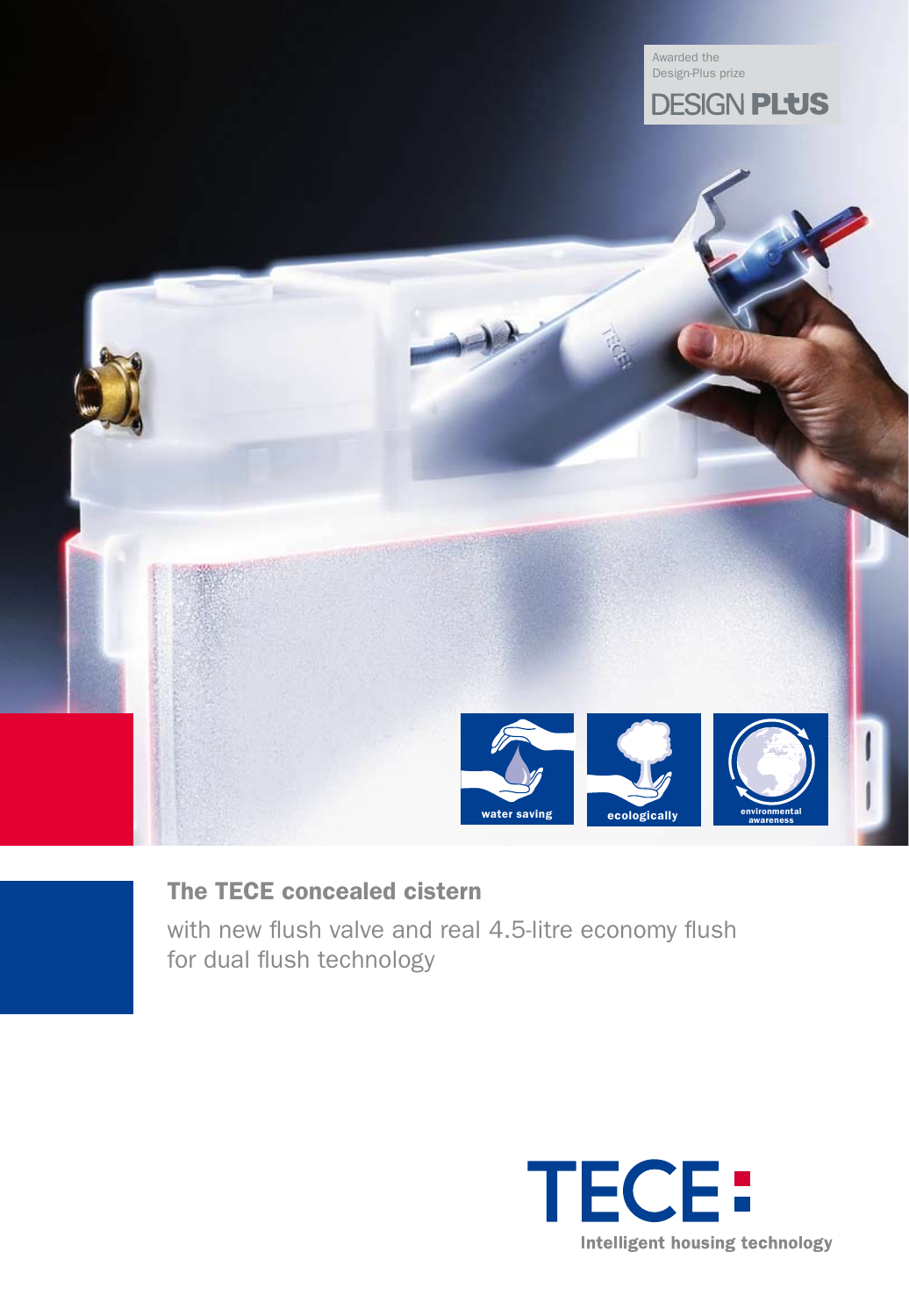# Sensible investment and environmental awareness with the TECE cistern

### Save water with a real 4.5 litre flush and dual flush technology

Huge amounts of water and energy are currently wasted with outdated technology. Sensible investment can significantly reduce these consequential costs. The newly developed drain valve for the TECE cistern now enables a real 4.5 litre flush and is excellent for sustainable water use. Thanks to the dual flush technology, a small flush requires just three litres. The combination of dual and economy flush enables water savings of more than 50 percent - compared to most conventional flushing technologies with six to nine litres.

### Saving water when possible, flushing well when necessary!

If and when required, the flushing volume of the TECE cistern can be set to 9 litres. Why? The use of a smaller flush volume naturally makes sense from an economical and ecological point of view. However, if the waste water pipes are dimensioned for large flush volumes, as is the case in old buildings, the economical use of water can lead to blocked pipes. The costs for repairs quickly cancel out the savings hoped for. It may therefore make sense to use a larger flush volume; this can be set individually with the new flush valve from TECE.

#### Other advantages:

- Suitable for all TECE push plates
- $\blacksquare$  The same flushing technology for all applications
- $\blacksquare$  The same internals for single and dual flush technology
- Soundproofing tested to DIN 4109/AG1

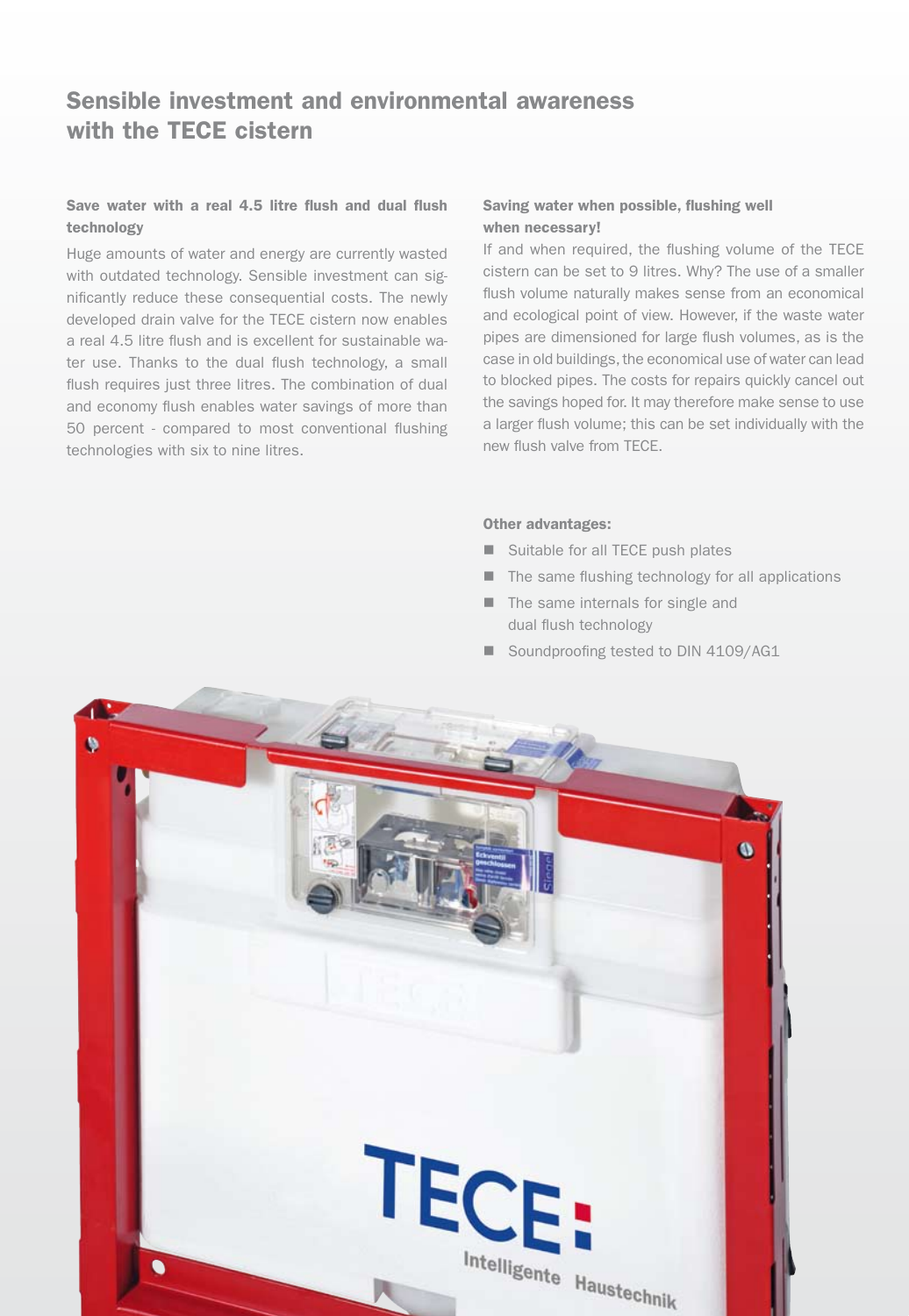## The TECE cistern – tried-and-tested technology with a real 4.5 litres and dual flush technology

### The new flush value – simple design:

The red pull rod operates the economy flush, the blue one the full flush. The fitter chooses between 4.5/6/7.5 and 9 litres for the full flush, while the economy flush of 3 litres remains constant.

With the new flush valve a real 4.5 litre flush is now possible, and the combination of dual flush and economy flush enables water savings of more than 50 percent.



Only possible with the TECE cisterns – flush pressure can be not only reduced, but also increased:

duced. For this, the valve seat is simply removed and the throttle ring in it is replaced. As a result, all ceramics can be optimally flushed.